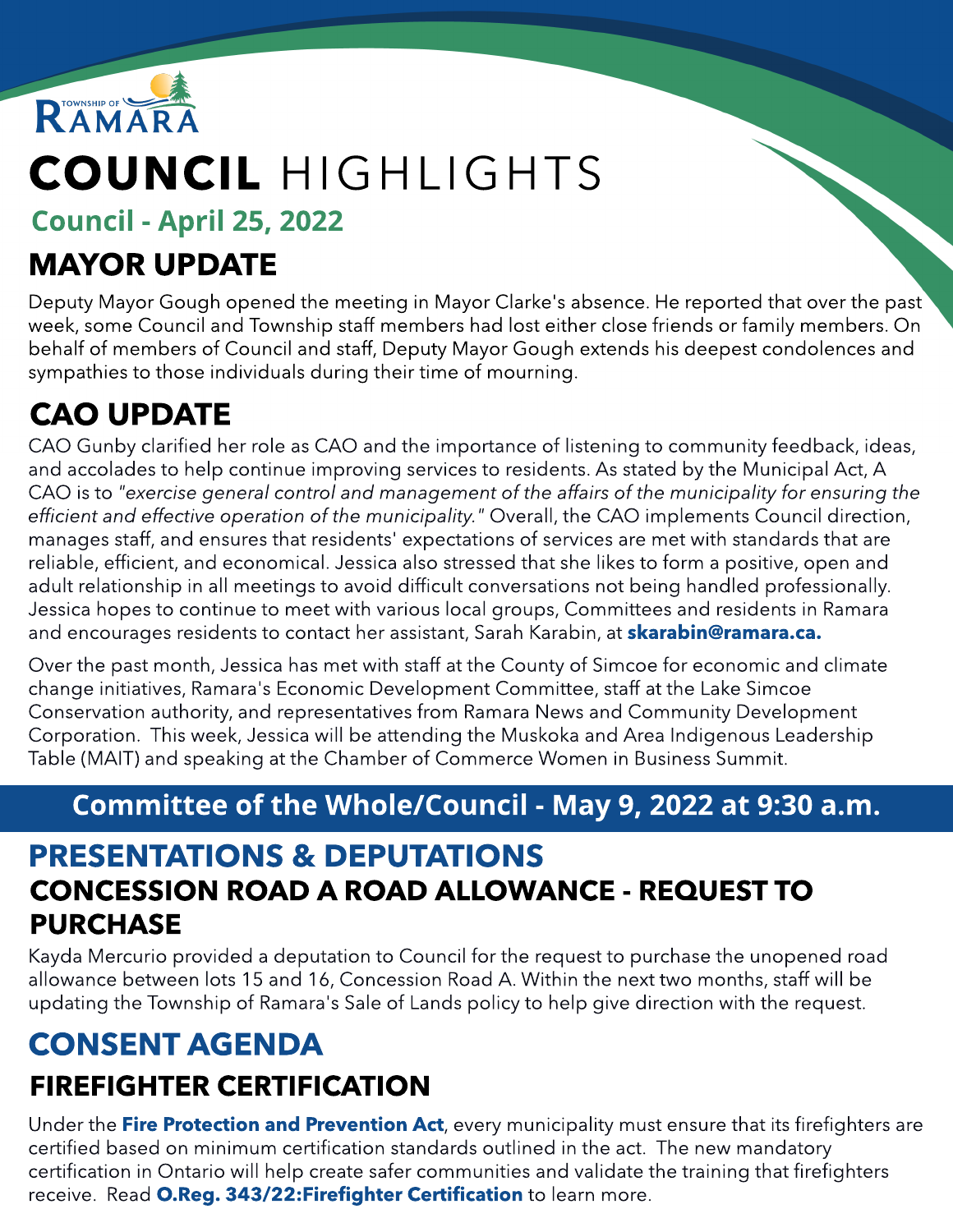# COUNTY OF SIMCOE BURSARY PROGRAM

The County of Simcoe's annual Education Bursary Program provides up to 21 \$3,000 bursaries to students in the County of Simcoe who are attending a post-secondary institution in Ontario. The online application is due by July 29, 2022, and one bursary is guaranteed for a resident of each participating member municipality. Learn more at **simcoe.ca/[studentbursary.](http://simcoe.ca/studentbursary)** 

# BUILDING PERMIT COMPARISON 2021 VS 2022

The Building department has issued the same amount of total permits from 2021 to 2022 for March. Please note that the permit number in 2021 issues separate permits for plumbing; however, with the Building department's new program Cloudpermit, those permits are incorporated. Need a Building permit or want to learn more about Cloudpermit, please visit ww[w.ramara.ca/building](http://www.ramara.ca/building).

# REFORM GRAVEL MINING MORATORIUM

Council approved to support the Reform Gravel Mining Group .

# FUTURE STAFF REPORTS

Council approved for the following staff reports to be forward to a future Committee of the Whole meeting.

- 1. Purchasing request for the land diving 8122 Laidlaw Avenue and the private road.
- 2. Request for signage in the Foley Catholic School Zone.
- 3. Request to change speed on Courtland Street to 40 km/hr zone.
- 4. Request regarding Community Clean-up Initiatives.
- 5. Request to purchase Township owned land on Bayview Drive.

## C[lic](https://ramara.civicweb.net/portal/)k he[re](https://ramara.civicweb.net/portal/) [fo](https://ramara.civicweb.net/portal/)r the full [Council](https://ramara.civicweb.net/portal/) [Agenda](https://ramara.civicweb.net/portal/) [and](https://ramara.civicweb.net/portal/) [Minut](https://ramara.civicweb.net/portal/)es

# ITEMS REQUIRING IMMEDIATE ATTENTION OF COUNCIL DEEMING BYLAW FOR 7635 DONER DRIVE

A Deeming Bylaw is required to be passed to allow for the merging of lots created by plan of subdivision where the subdivision has been registered for more than 8 years. A bylaw is passed by Council to "deem" the property as no longer part of the registered plan of subdivision. Once the bylaw is passed, it is registered on title allowing for the merging of the lots. The owner's of 7635 Doner Drive are requesting this process to enable the merging of 7635 and 7625 Doner Drive to allow for an addition their dwelling.

# COUNTY OF SIMCOE - COUNCIL HIGHLIGHTS COUNTY COUNCIL UPDATE

The **[County](https://ramara.civicweb.net/document/62067/FW_%20County%20Council%20Highlights%20-%20meeting%20held%20April.pdf?handle=2FECDD7844004BBB92D771DBCA9B0AF1) [Council](https://ramara.civicweb.net/document/62067/FW_%20County%20Council%20Highlights%20-%20meeting%20held%20April.pdf?handle=2FECDD7844004BBB92D771DBCA9B0AF1) [Highlights](https://ramara.civicweb.net/document/62067/FW_%20County%20Council%20Highlights%20-%20meeting%20held%20April.pdf?handle=2FECDD7844004BBB92D771DBCA9B0AF1)** provides a summary of approved material within associated packages proceeding a scheduled Council meeting. View County Council or Committee of the Whole meetings on the County's [YouTube](https://www.youtube.com/user/CountyofSimcoe/videos) [Channel](https://www.youtube.com/user/CountyofSimcoe/videos).